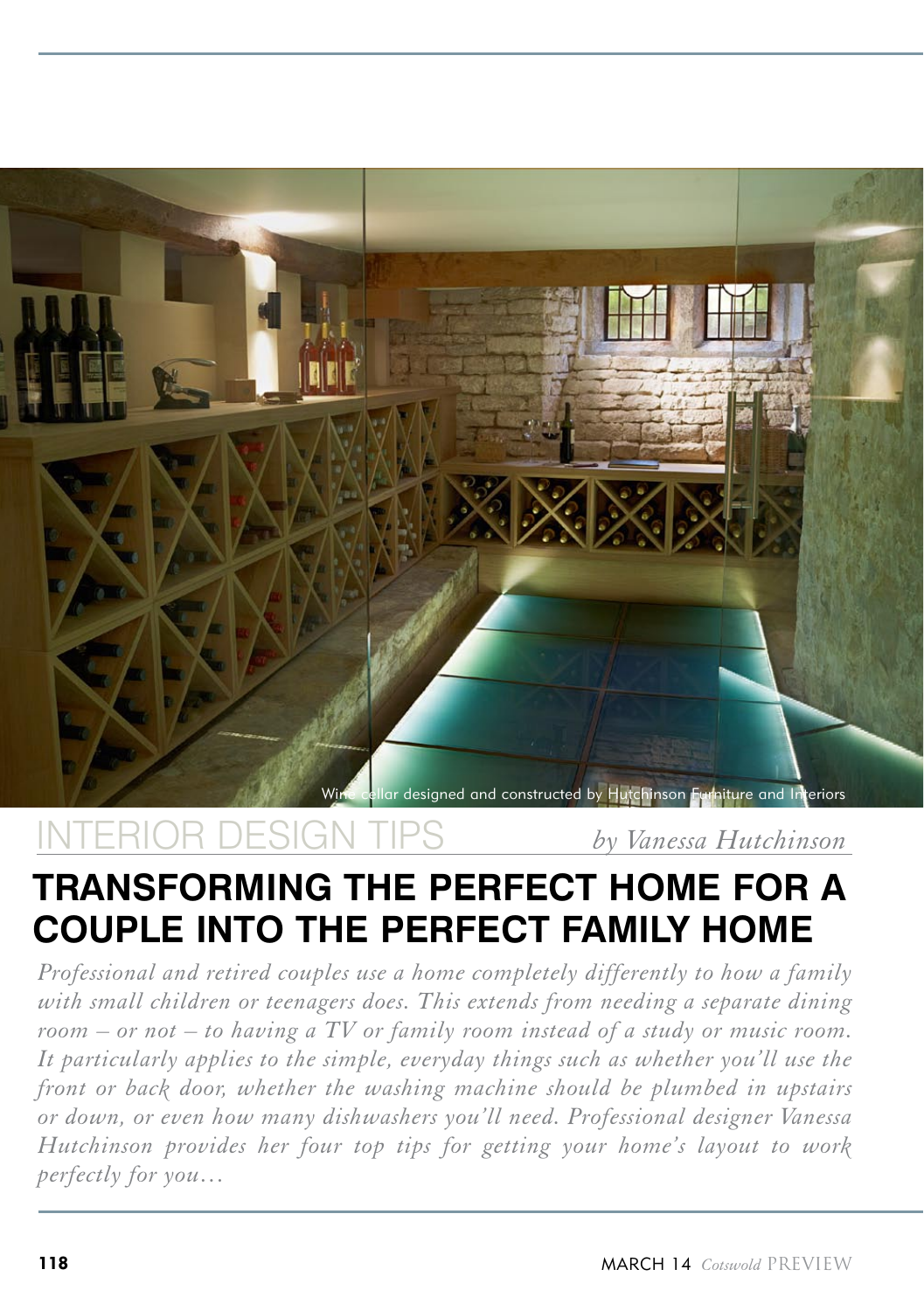### *interior designer tips…* CREATING THE PERFECT LAYOUT



### Decide what your priorities are

We all know what rooms we have in our homes and how we currently use them, but how often do we stop to think what could be changed that would make a real difference to daily life? If your family is expanding, it is a particularly good time to ask yourself what your priorities really are when it comes to how you want to use the space in your home.

For example, many people have a utility room and back door close to their kitchen that doubles as a pantry, boot room and/or coat storage – but there isn't enough space to do all of these things properly. Would it actually be better to make a boot room by the back door and move the laundry area upstairs to a bathroom?

# *2.* Work out a practical layout

This involves asking lots of questions about your lifestyle. The answers will be telling: is the layout of your home properly tailored to how you would like to live, or are you making do and adapting your lifestyle to a less-than-perfect layout?

For example, is your kitchen at the back of the house, making access difficult when you bring in shopping? Or doesn't this matter because you normally have your shopping delivered?

Or is your living room on the north side of the house and your (rarely used) dining room on the south side? Could these be swapped over and what would need to be changed to make each room feel right? 4